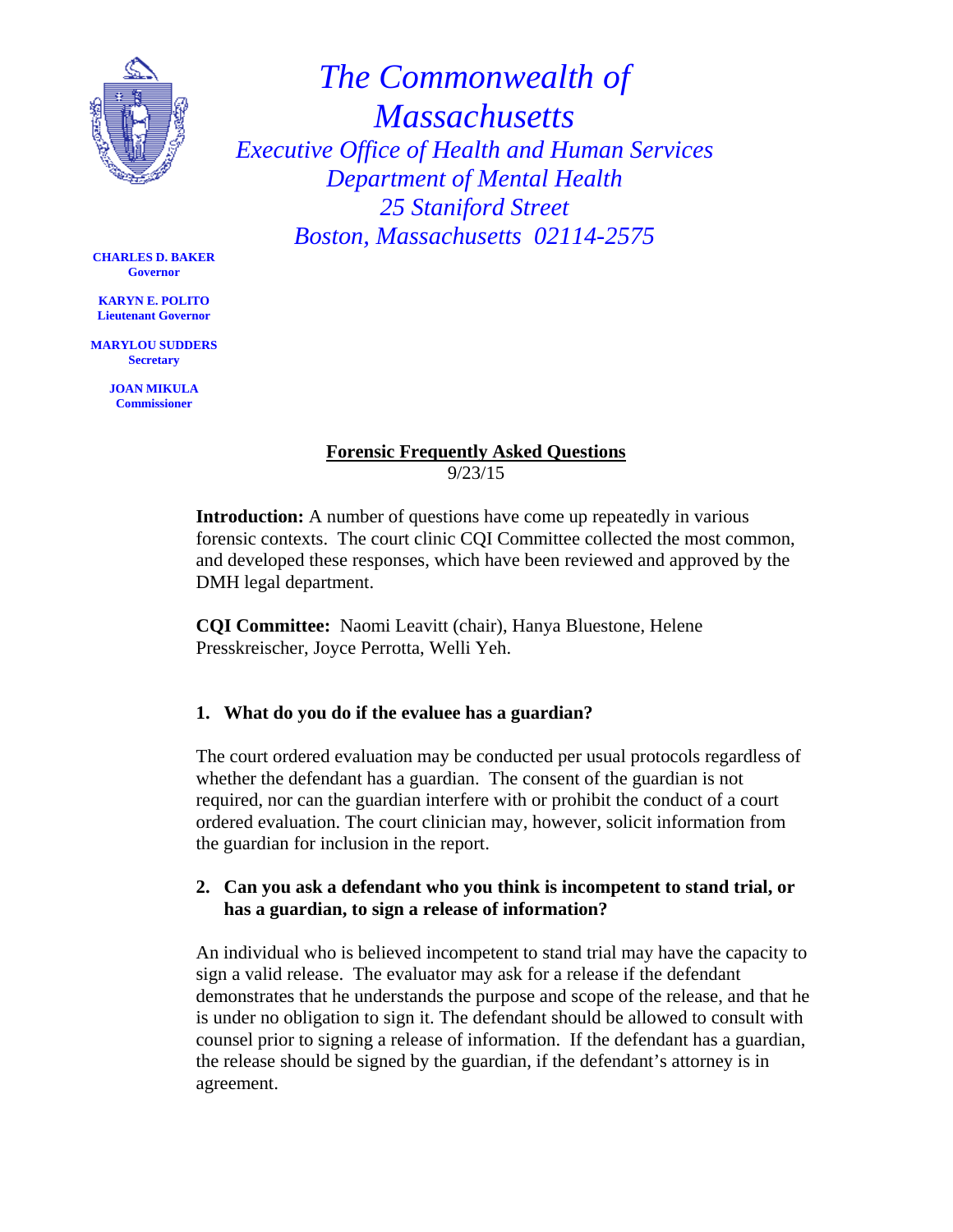## **3. Are we obligated to let the court know that the person has a guardian and that we did not contact him/her?**

The forensic evaluator has no affirmative obligation to report that a defendant has a guardian but it probably makes sense to so inform the court since the guardianship may be probative of whether the defendant is competent to stand trial. The guardian may also wish to provide information to the defense counsel or assistant district attorney or retain private counsel for the defendant. The evaluator also has no obligation to contact a guardian. However, if the defendant's guardian is contacted or consulted for purposes of conducting the evaluation, that information should be included in the report.

## **4. What information from the CORI can be included in the report?**

Since court clinicians operate as a service to the court, and the report is provided to the court, any CORI information that is relevant to the forensic evaluation may be included in the report. This applies in any case, criminal or civil, in which a forensic evaluation has been orderd.

## **5. How do you handle HIV information?**

G.L. c. 111, § 70F prevents a physician, licensed psychologist, registered nurse, or social worker from disclosing someone's HIV status without the written informed consent of the individual. There is no exception that would allow a forensic evaluator to disclose the results of an HIV test without such consent. In cases where a person's HIV status is a significant factor in the risk assessment, the report can include information that the person is known to engage in behavior (IV drug use or sexual conduct) that poses a significant risk of infection or transmission of the HIV virus. The report may also include a general statement that treatment providers or custodial agents should exercise universal precautions when interacting with someone who meets the evaluee's risk profile.

### **6. Can the evaluator ban an attorney from an interview?**

Yes. The defendant has the right to consult with an attorney prior to submitting to the examination. The courts have held, however, that the evaluation itself is not a critical stage of the criminal process that requires the presence of counsel during the interview. Rather, it is within the sound discretion of the court whether the attorney will be permitted to observe or record the interview. Any concerns regarding an attorney's request to participate in the interview process should be brought to the attention of the presiding judge.

### **7. Can the evaluator place limits on an attorney's behavior during an interview?**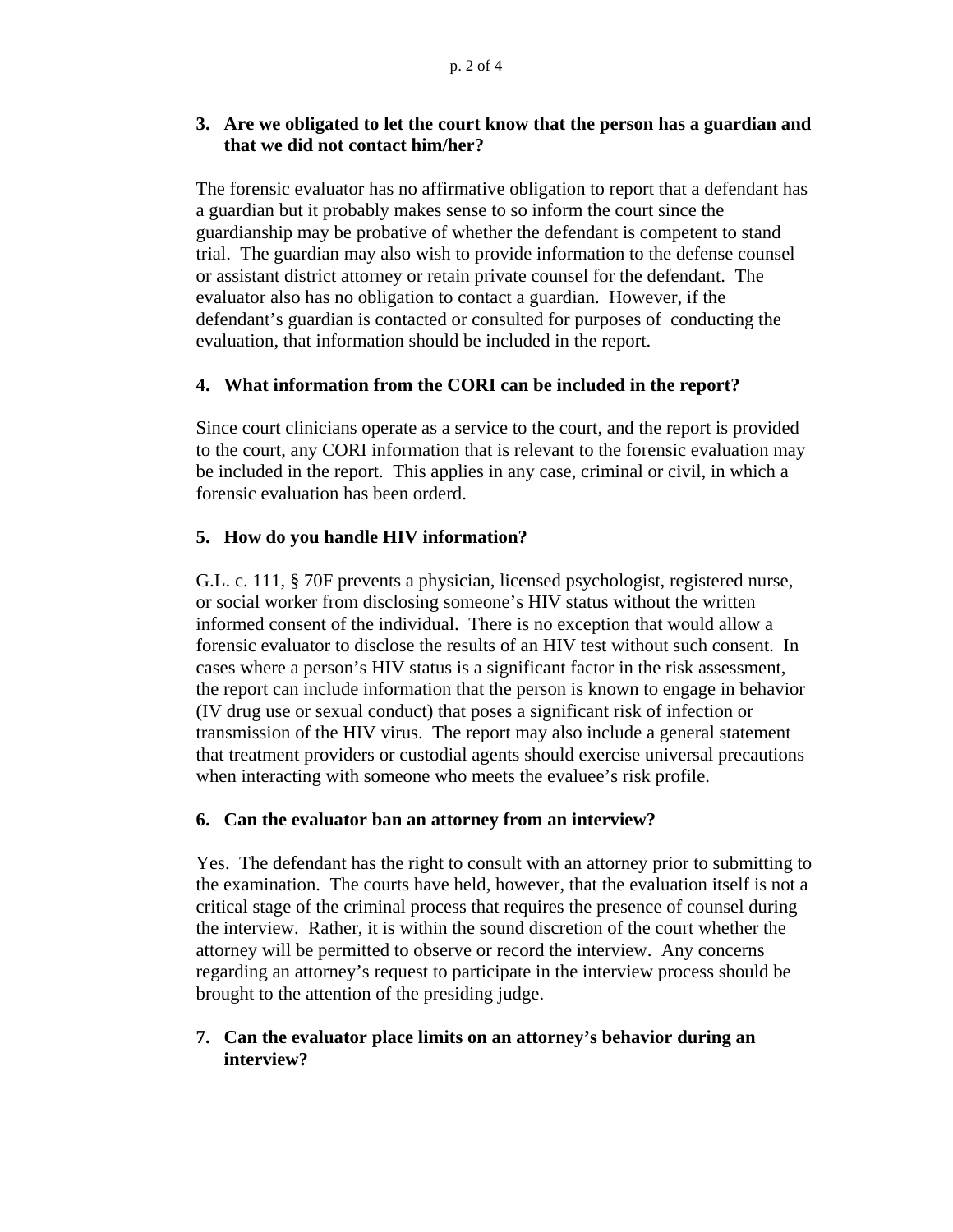Yes. The evaluator may ask that counsel not interject questions, make objections, suggest responses to the evaluee, or otherwise interrupt the evaluation.

### **8. If a third party is present during an interview, does that eliminate privilege?**

In some jurisdictions, the presence of a third party may eliminate privilege. In general, privilege is usually preserved when the third party who is present during the interview is acting in a professional capacity. For example, if an interpreter is needed to facilitate communication, Massachusetts law provides that privilege is not waived as long as the person who is interviewed has a reasonable expectation of privacy. Whether the presence of a lay person, such as a family member, waives privilege has not been decided in Massachusetts. Nor is there any reported decision on whether a person who overhears the interview, such as a court officer or cell-mate, may testify about incriminating statements made by defendant to the evaluator. The court would probably exclude such testimony if it finds the defendant had a reasonable expectation that his or her statements would not be divulged.

#### **9. Should an evaluator conduct an assessment of competence to waive Miranda rights?**

A CST evaluation does not involve an evaluation of the defendant's competence to waive Miranda rights. A request for such an evaluation should be referred to an outside, independent evaluator. The court may, however, rely upon the evaluator's report to the extent his or her mental status observations may assist the court in determining whether the defendant has the capacity to waive his Miranda rights. If, for example, the defendant is unable to understand the role of the judge and jury, even after repeated explanation, that information may be probative of whether the defendant would have understood Miranda warnings.

#### **10. Should an evaluator accept referrals from the Housing Court?**

Not unless the court is asking for an assessment of a witness' competency to testify. G.L. c. 123, § 19 does require DMH to assign a clinician to assess a witness' competency to testify upon request of a justice of any court in the Commonwealth. If such examination is ordered, the judge should provide some guidance regarding the scope and purpose of the examination.

#### **11. What is the substance of the recent amendments to the CORI law?**

The former Criminal History Systems Board (CHSB) which oversaw CORI access has been replaced with a Criminal Record Review Board (CRRB) with the Department of Criminal Justice Information Systems (DCJIS). The new amendments to the CORI law also established iCORI, an internet database from which CORI information may be accessed. The new law contains sweeping